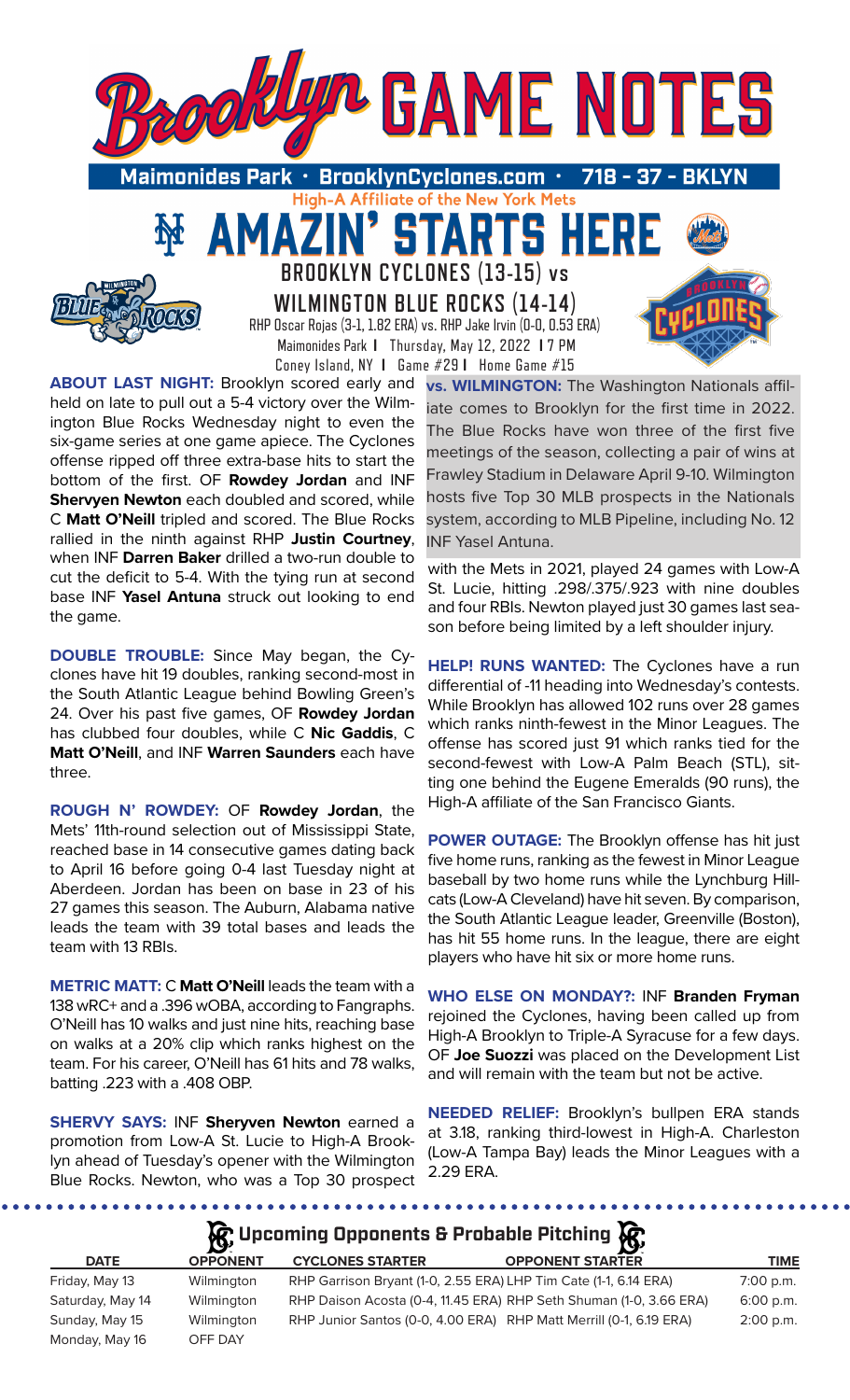

**BACK AT IT:** Oscar Rojas makes his fourth start of the 2022 campaign...he, along with the current slate of seven Brooklyn starting pitchers, have their share of starts and piggybacks.

| . . | .<br>.<br>--<br>------- |            |            |     |   |                |                          |    |   |           |            |
|-----|-------------------------|------------|------------|-----|---|----------------|--------------------------|----|---|-----------|------------|
| -   |                         |            |            |     |   |                | High-A Brooklyn Cyclones |    |   |           |            |
| -   | <b>DATE</b>             | <b>OPP</b> | <b>DEC</b> | ΙP  | н | R              | ER                       | BB | ĸ | <b>HR</b> | <b>AVG</b> |
|     | 4/10                    | @WIL*      |            | 4.0 |   | 0              | 0                        |    | 6 | 0         | .083       |
|     | 4/16                    | JSG2       | W          | 5.0 | 3 |                |                          | Ο  | 5 |           | 133        |
|     | 4/22                    | $@HV^*$    | W          | 5.0 | 4 | $\overline{2}$ | フ                        |    | 8 | 0         | .163       |
|     | 4/29                    | <b>BG</b>  | W          | 5.2 | 5 |                |                          |    | 6 | 0         | .186       |
|     | 5/5                     | @ ABD      |            | 5.0 | 3 | 2              |                          |    |   | 0         | .186       |
|     |                         |            |            |     |   |                |                          |    |   |           |            |

**GB RATE:** Rojas has a 54.1% ground ball rate, the highest of his career. This year, Rojas' fly-ball rate is 23%. Last season, Rojas' ground ball rate was 35.6% and his fly ball rate was 37.9%. The reduction in fly ball has meant a reduction in home runs. Last year, Rojas allowed 18% of his fly balls to leave the yard, while just 7% of his fly balls have left the yard this season.

**LEAGUE LEADERS:** Rojas has the second-lowest WHIP in the league (0.81), the third-lowest ERA (1.82), and the fourth-lowest opponents' batting average (.186) in the South Atlantic League circuit.

**BEST ARM SO FAR:** Rojas leads the starting arms with the lowest fielding independent pitching (FIP) at 2.78. His 28.6% strikeout rate ranks amongst the highest among the starters and his 4.4% walk rate sits up top as well.

**OSCAR THE GROUCH:** Rojas' 2021 campaign with Low-A St. Lucie was impressive, collecting two shutouts and three complete games with the Baby Mets.

**METS CAREER:** Rojas has pitched 41 times over a Mets minor league career that began in 2017. The Mexican missed 2019 due to injury, but pitched in the Mexican Winter League the following season -- during the 2020 shutdown of the Minor League season -- tossing 35.1 innings over 13 appearances for Guasave.

|                  |          |                    |             |     |    |            |     |           | <b>CYCLONES STARTING PITCHER BREAKDOWN</b> |            |                                             |            |                                                       |     |                 |     |     |    |            |
|------------------|----------|--------------------|-------------|-----|----|------------|-----|-----------|--------------------------------------------|------------|---------------------------------------------|------------|-------------------------------------------------------|-----|-----------------|-----|-----|----|------------|
|                  |          |                    |             |     |    |            |     |           |                                            |            | <b>STARTER</b>                              |            | <b>GS Quality StartsRun SupportRS/Start BC Record</b> |     |                 |     |     |    |            |
|                  |          |                    |             |     |    |            |     |           |                                            |            | Acosta                                      |            | 5                                                     |     |                 |     | 1.4 |    | $0 - 5$    |
|                  |          |                    |             |     |    |            |     |           |                                            |            | <b>Bryant</b>                               |            | $\Omega$                                              |     | 10 <sup>2</sup> |     | 3.3 |    | $2 - 0$    |
|                  |          | <b>CATCHER ERA</b> |             |     |    |            |     |           |                                            |            | Chacin                                      |            | $\Omega$                                              |     | 18              |     | 4.5 |    | $3-1$      |
| <b>NAME</b>      | G        | ER                 | <b>INN</b>  |     |    | <b>ERA</b> |     |           |                                            |            | Griffin                                     |            | $\Omega$                                              |     | 8               |     | 4.0 |    | $2 - 0$    |
| Gaddis           | 9        | 36                 | 76          |     |    | 4.26       |     |           |                                            |            | Ocampo                                      |            | $\Omega$                                              |     | 9               |     | 3.0 |    | $1 - 2$    |
|                  |          |                    |             |     |    |            |     |           |                                            |            | Rojas                                       |            | $\Omega$                                              |     | 10              |     | 3.3 |    | $2-1$      |
| Mena             | 9        | 26                 | 74          |     |    | 3.16       |     |           |                                            |            | Santos                                      |            | 6<br>$\Omega$                                         |     | 12              |     | 2.0 |    | $1 - 5$    |
| O'Neill          | 10       | 30                 | 69          |     |    | 3.91       |     |           |                                            |            | Vargas                                      |            |                                                       |     | 5               |     | 5.0 |    | $O-1$      |
|                  |          |                    |             |     |    |            |     |           |                                            |            | Zwack                                       |            | $\Omega$                                              |     | 14              |     | 7.0 |    | $2 - 0$    |
|                  |          |                    |             |     |    |            |     |           |                                            |            | <b>BROOKLYN CYCLONES PITCHING BREAKDOWN</b> |            |                                                       |     |                 |     |     |    |            |
|                  | W-L      | <b>ERA</b>         | IP<br>н     | R   | ER | BB         | к   | <b>HR</b> | <b>AVG</b>                                 |            | W-L                                         | <b>ERA</b> | IP<br>н                                               | R   | ER              | BB  | κ   | HR | <b>AVG</b> |
| <b>STARTERS</b>  | $2 - 12$ | 4.12               | 102.2<br>90 | 56  | 47 | 44         | 100 | 4         |                                            | .234 HOME  | $9 - 5$                                     | 3.61       | 122.0<br>-94                                          | 50  | 49              | 53  | 133 | 4  | .209       |
| <b>RELIEVERS</b> | $11 - 3$ | 3.18               | 127.1<br>97 | 46  | 45 | 68         | 149 | 4         |                                            | .210 ROAD  | $4 - 10$                                    | 3.58       | 108.0 93                                              | 52  | 43              | 59  | 116 | 4  | .234       |
| <b>TOTAL</b>     | $13-15$  | 3.60               | 230.0 187   | 102 | 92 | 112        | 249 | 8         |                                            | .221 TOTAL | $13 - 15$                                   | 3.60       | 230.0 187                                             | 102 | 92              | 112 | 249 | 8  | .221       |

-RHP Sammy Tavarez leads the relievers with a 37.9% strikeout rate and has not allowed a line drive this season, according to Fangraphs (77% GB/22% FB). -RHP Hunter Parsons has a bullpen best 1.53 FIP and has not allowed a run or earned run this season -RHP Evy Ruibal has the highest swinging strike rate at 18.6%

**BULLPEN NOTES**

# **2022 GAME-BY-GAME**

|   | 4/10 | (aWIL*                       |   | 4.O |                   |                |   |                                       | h      | O                       | .U8  |
|---|------|------------------------------|---|-----|-------------------|----------------|---|---------------------------------------|--------|-------------------------|------|
|   | 4/16 | JSG2                         | W | 5.0 | 3                 |                |   |                                       | 5      |                         | .133 |
|   | 4/22 | $@HV^*$                      | W | 5.0 | 4                 | $\overline{2}$ | 2 |                                       | 8      | 0                       | 163  |
|   | 4/29 | <b>BG</b>                    | W | 5.2 | 5                 |                |   |                                       | 6      | O                       | .186 |
|   | 5/5  | @ ABD                        |   | 5.0 | 3                 | $\overline{2}$ |   |                                       |        | 0                       | .186 |
|   |      | *indicates relief appearance |   |     |                   |                |   |                                       |        |                         |      |
| ∍ |      |                              |   |     |                   |                |   | <b>ROJAS' SEASON AND CAREER HIGHS</b> |        |                         |      |
| า |      | 2022 Season                  |   |     |                   |                |   |                                       | Career |                         |      |
|   |      | 8 (4/22 at Hudson Valley)    |   |     | <b>Strikeouts</b> |                |   |                                       |        | 11 (8/13/21 at Dunedin) |      |
|   |      |                              |   |     |                   |                |   |                                       |        |                         |      |

|   | None                                               | <b>Double Digit K Games</b> | 1 (8/13/21 at Dunedin)        |
|---|----------------------------------------------------|-----------------------------|-------------------------------|
|   |                                                    |                             |                               |
|   | 5 (4/29 vs. Bowling Green)                         | <b>High Hits, Game</b>      | 9 (7/22/21 vs. Bradenton)     |
|   | 1 (4/16 vs. Jersey Shore G2)                       | High HR, Game               | 2 (5x, 8/6/21 vs. Palm Beach) |
|   | 2 (4/22 at Hudson Valley)                          | <b>High Runs, Game</b>      | 8 (8/20/21 at Tampa)          |
|   | 1(3x, 4/29 vs. Bowling Green) High Walks, Game     |                             | 5 (7/15/21 at Palm Beach)     |
|   | 5.2 (4/29 vs. Bowling Green) Innings Pitched, Game |                             | 9 (9/3/21 at Jupiter)         |
|   | None                                               | <b>Complete Games</b>       | 3 (9/3/21 at Jupiter)         |
|   | None                                               | <b>Shutouts</b>             | 2 (6/25/21 vs. Dunedin)       |
|   |                                                    |                             |                               |
|   |                                                    |                             |                               |
| ۱ |                                                    |                             |                               |
|   | K%                                                 | BB%                         | HR/9                          |
|   |                                                    |                             |                               |
|   |                                                    |                             |                               |

| IN 70.       | 07 טע | l IIV J    |
|--------------|-------|------------|
| 28.6%        | 4.4%  | 0.36       |
| <b>BABIP</b> | GB%   | <b>FIP</b> |
| .250         | 54.1% | 2.78       |
|              |       |            |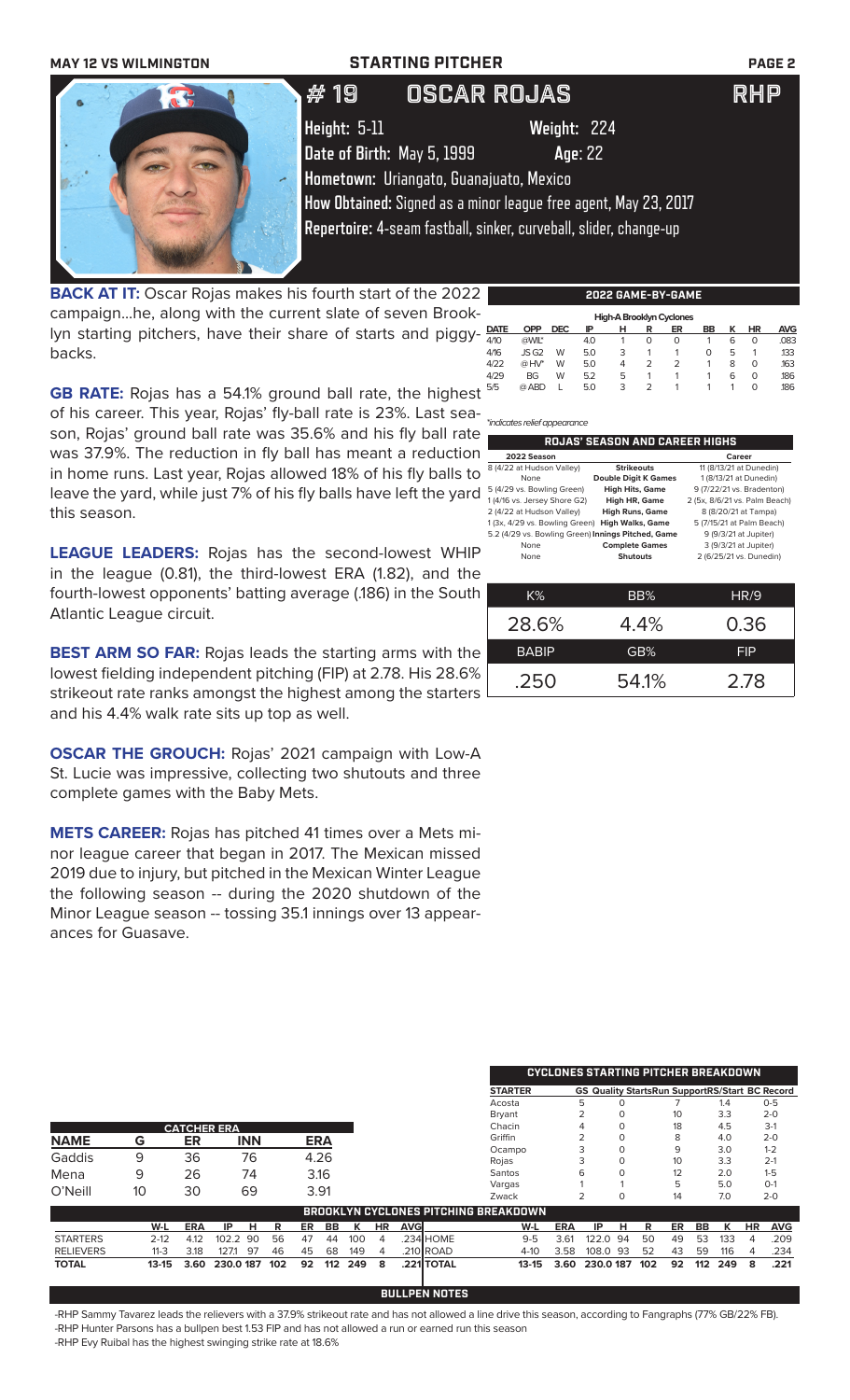| <b>MAY 12 VS WILMINGTON</b>                                                                                                                     |                                                                                             | <b>BATTING PAGES</b>                                                                                                                                                                                                                                                                                                                                                                                                                                                                                                                                        | <b>PAGE 3</b>                                                                                                                                                                                     |
|-------------------------------------------------------------------------------------------------------------------------------------------------|---------------------------------------------------------------------------------------------|-------------------------------------------------------------------------------------------------------------------------------------------------------------------------------------------------------------------------------------------------------------------------------------------------------------------------------------------------------------------------------------------------------------------------------------------------------------------------------------------------------------------------------------------------------------|---------------------------------------------------------------------------------------------------------------------------------------------------------------------------------------------------|
| <b>22 BRANDEN FRYMAN - INF</b><br>#                                                                                                             |                                                                                             |                                                                                                                                                                                                                                                                                                                                                                                                                                                                                                                                                             | .100, 0 HR, 3 RBI, .139 wOBA, wRC+ -25                                                                                                                                                            |
| Last Game: 0-3, BB<br>$RISP: 1-5$                                                                                                               | <b>Home: 0-3</b><br><b>Road: 1-7</b>                                                        | Last HR:<br><b>Multi-Hit Games:</b>                                                                                                                                                                                                                                                                                                                                                                                                                                                                                                                         | Season High, Hits: 1(5/4 at ABD)<br><b>Season High, Runs:</b>                                                                                                                                     |
| Streak:                                                                                                                                         | <b>On-base Streak:</b> 2 G (5/4-pres.) Multi-RBI Games:                                     |                                                                                                                                                                                                                                                                                                                                                                                                                                                                                                                                                             | Season High, RBI: 3 (5/4 at ABD)<br>Season High, SB:                                                                                                                                              |
| hitting .120.                                                                                                                                   |                                                                                             | • Enters his fourth year in the Mets organizationreceived from Double-A Binghamton on Monday, May 2Was 3-for-25 in eight games with Double-A Binghamton,                                                                                                                                                                                                                                                                                                                                                                                                    |                                                                                                                                                                                                   |
|                                                                                                                                                 |                                                                                             | • Played 69 games with Low-A St. Lucie in 2021, posting a .229/.297/.309 slash line with 11 doubles, three home runs, 26 RBIs before promotion to Brooklyn 9/15,                                                                                                                                                                                                                                                                                                                                                                                            |                                                                                                                                                                                                   |
| playing five games                                                                                                                              |                                                                                             | • Won a title with the 2019 NYPL Champion Brooklyn CyclonesDrafted in the 21st round of the 2019 MLB Draft out of SamfordSon of former big leaguer Travis<br>Fryman who is a current coach in the Cleveland system as the Special Assistant of Player Development, Infield                                                                                                                                                                                                                                                                                  |                                                                                                                                                                                                   |
| #1<br><b>NIC GADDIS - C/3B</b>                                                                                                                  |                                                                                             |                                                                                                                                                                                                                                                                                                                                                                                                                                                                                                                                                             | .194, 0 HR, 10 RBI, .269 w0BA, wRC+ 57                                                                                                                                                            |
| Last Game: 2-4, 2B, RBI<br><b>RISP:</b> 5-17 (.294)<br><b>Hitting Streak:</b> $3 G (5-13)$                                                      | <b>Home: 9-35</b><br><b>Road: 4-32</b>                                                      | Last HR:<br>Multi-Hit Games: 4 (5/11 vs. Wilmington)<br><b>On-Base Streak:</b> 4 G (5/4-pres.) Multi-RBI Games: 2 (5/4 at Aberdeen)                                                                                                                                                                                                                                                                                                                                                                                                                         | Season High, Hits: 2 (3x, 5/11 vs. WIL)<br>Season High, Runs: 2 (4/16 at JS G2)<br><b>Season High, RBI:</b> 2 (2x, 5/4 at ABD)<br>Season High, SB:                                                |
| • Hit a combined .192 across 40 games in 2019 with Brooklyn and the GCL Mets                                                                    |                                                                                             | · Enters his fourth year in the Mets organizationMade stops in Low-A St. Lucie, High-A Brooklyn, and Double-A Binghamton in 2021totaled 48 games.<br>• Returns to Coney Island where he was a member of the 2019 Cyclones for 15 games before being transferred to the GCL Mets.<br>• Drafted by the Mets in the 16th round of the 2019 MLB Draft out of Jacksonville StateHails from Trenton, GA.                                                                                                                                                          |                                                                                                                                                                                                   |
| # 26 ROWDEY JORDAN - OF                                                                                                                         |                                                                                             |                                                                                                                                                                                                                                                                                                                                                                                                                                                                                                                                                             | .253, 0 HR, 13 RBI, .346 wOBA, wRC+ 106                                                                                                                                                           |
| <b>Last Game: 1-4, 2B, R</b><br><b>RISP: 8-29 (.276)</b><br><b>Streak: 3 G (4-13)</b>                                                           | <b>Home: 12-53</b><br><b>Road: 13-46</b>                                                    | Last HR:<br>Multi-Hit Games: 4 (5/10 vs. Wilmington)<br><b>On-Base Streak:</b> 3 G (5/11vs. WIL) Multi-RBI Games: 3 (4/22 at Hudson Valley)                                                                                                                                                                                                                                                                                                                                                                                                                 | Season High, Hits: 4 (4/22 at HV)<br>Season High, Runs: 2 (4/22 at HV)<br>Season High, RBI: 3 (2x, 4/22 at HV)<br><b>Season High, SB: 2 (4/20 at HV)</b>                                          |
| • Appeared in 30 games with Low-A St. Lucie in 2021Drove in 13 runs with five extra-base hits                                                   | five Bulldogs selected in the 2021 MLB DraftBorn William Kevin Jordan.                      | • Enters second year with the Mets organizationSelected in the 11th Round in the 2021 MLB Draft out of Mississippi State<br>• Won the 2021 College World Series with Mississippi StateNamed to the College World Series All-Tournament TeamSecond-Team All-SEC selectionOne of                                                                                                                                                                                                                                                                              |                                                                                                                                                                                                   |
| <b>BRANDON McILWAIN - OF</b><br># 12                                                                                                            |                                                                                             |                                                                                                                                                                                                                                                                                                                                                                                                                                                                                                                                                             | .242, 1 HR, 5 RBI, .332 wOBA, wRC+ 97                                                                                                                                                             |
| Last Game: 1-2, 2 HBP<br><b>RISP:</b> 5-26 (.192)<br><b>Streak:</b> 2 G (2-5)                                                                   | Home: 12-35<br><b>Road: 4-31</b>                                                            | Last HR: 4/17 vs. Jersey Shore<br>Multi-Hit Games: 4 (4/30 vs. Bowling Green)<br>On-Base Streak: 2 G(5/10vs. WIL) Multi-RBI Games: 1 (4/26 at Bowling Green)                                                                                                                                                                                                                                                                                                                                                                                                | Season High, Hits: 3 (4/26 vs. BG)<br>Season High, Runs: 1 (2x, 5/4 at ABD)<br><b>Season High, RBI: 2 (4/26 vs. BG)</b>                                                                           |
|                                                                                                                                                 |                                                                                             | • Enters his second season as a member of the Mets organization Played 2021 season with Low-A St. Luciebatted .250 with seven home runs in 74 games                                                                                                                                                                                                                                                                                                                                                                                                         | <b>Season High, SB: 1 (5x, 5/10 vs. WIL)</b>                                                                                                                                                      |
| touchdowns, while running for four more                                                                                                         |                                                                                             | • Played collegiately at Californiadual sport athlete competing in football and baseballPlayed in 10 games with two starts at QB for Cal in 2018threw for two                                                                                                                                                                                                                                                                                                                                                                                               |                                                                                                                                                                                                   |
| • Signed as a non-drafted free agent on June 18, 2020 with the New York Mets                                                                    |                                                                                             |                                                                                                                                                                                                                                                                                                                                                                                                                                                                                                                                                             |                                                                                                                                                                                                   |
| • Drafted by the Miami Marlins in the 26th round (771st overall) in the 2019 MLB Draft but did not sign                                         |                                                                                             |                                                                                                                                                                                                                                                                                                                                                                                                                                                                                                                                                             |                                                                                                                                                                                                   |
| #7<br><b>JOSE MENA - C</b><br><b>Last Game: DNP</b><br><b>RISP:</b> 4-17 (.235)<br>Streak:                                                      | <b>Home: 11-32</b><br><b>Road: 4-18</b>                                                     | Last HR: 5/8 at Aberdeen<br>Multi-Hit Games: 5 (5/8 at Aberdeen G2)<br><b>On-Base Streak:</b> 2 G (5/8-pres.) Multi-RBI Games: 2 (4/29 vs. Bowling Green)                                                                                                                                                                                                                                                                                                                                                                                                   | .300, 1 HR, 8 RBI, .333 wOBA, wRC+ 98<br>Season High, Hits: 2 (5x, 5/8 at ABD G2)<br>Season High, Runs: 1 (2x, 5/8 at ABD G2)<br><b>Season High, RBI:</b> 2 (2x, 4/29 vs. BG)<br>Season High, SB: |
| • Won the NYPL Title with Brooklyn in 2019<br>• Signed as an International free agent on June 22, 2016                                          |                                                                                             | • Enters his seventh season with the Mets organization Played in 31 games across High-A Brooklyn and AA Binghamton in 2021<br>• Born in Cotui, Dominican RepublicOne of the oldest cities in Americas, founded in 1505Average temperature in 90 degrees.                                                                                                                                                                                                                                                                                                    |                                                                                                                                                                                                   |
| # 20 TANNER MURPHY - OF                                                                                                                         |                                                                                             |                                                                                                                                                                                                                                                                                                                                                                                                                                                                                                                                                             | .172, 0 HR, 2 RBI, .236 w0BA, wRC+ 37                                                                                                                                                             |
| Last Game: DNP<br><b>RISP: 1-13 (.091)</b><br>Streak:                                                                                           | <b>Home: 3-17</b><br><b>Road: 2-12</b><br><b>On-Base Streak:</b>                            | Last HR:<br><b>Multi-Hit Games:</b><br><b>Multi-RBI Games:</b>                                                                                                                                                                                                                                                                                                                                                                                                                                                                                              | Season High, Hits: 1 (5x, 5/4 at ABD)<br>Season High, Runs: 1 (4/29 vs. BG)<br>Season High, RBI: 1 (2x, 5/4 at ABD)<br>Season High, SB:                                                           |
|                                                                                                                                                 |                                                                                             | Enters his fourth year with the Mets organization in 2022 Split the 2021 season between Low-A St. Lucie and High-A Brooklyndrove in 19 runs in 44 games                                                                                                                                                                                                                                                                                                                                                                                                     |                                                                                                                                                                                                   |
| between the two levels                                                                                                                          |                                                                                             | Selected by the Mets in the 18th round in the 2019 MLB DraftPlayed 40 games with ROA Kingsport in 2019<br>· Starred at North Florida2019 ASUN Baseball Scholar Athlete of the YearSet the UNF career stolen base record11th outfielder drafted in school history.                                                                                                                                                                                                                                                                                           |                                                                                                                                                                                                   |
|                                                                                                                                                 |                                                                                             |                                                                                                                                                                                                                                                                                                                                                                                                                                                                                                                                                             |                                                                                                                                                                                                   |
| #8<br><b>SHERVYEN NEWTON - INF</b>                                                                                                              |                                                                                             |                                                                                                                                                                                                                                                                                                                                                                                                                                                                                                                                                             | .143, 0 HR, 0 RBI, .352 w0BA, wRC+ 110                                                                                                                                                            |
| Last Game: 1-4, 2B, RBI, R, BB<br>$RISP: 1-2$<br><b>Streak:</b> 1 G (1-4)                                                                       | <b>Home: 1-7</b><br>Road:<br>On-base streak: 2 G (5/10vs. WIL) Multi-RBI Games:             | Last HR:<br><b>Multi-Hit Games:</b>                                                                                                                                                                                                                                                                                                                                                                                                                                                                                                                         | Season High, Hits: 1 (5/11 vs. WIL)<br>Season High, Runs: 1 (5/11 vs. WIL)<br>Season High, RBI: 1 (5/11 vs. WIL)<br>Season High, SB:                                                              |
| • Signed for \$50,000 out of the Netherlands in July of 2015                                                                                    |                                                                                             | Fiters his eighth year in the New York Mets organization in 2022received promotion from Low-A St. Lucie on May 10 •<br>. In 24 games with Low-A St. Lucie, Newton hit .298 with four home runs and 16 RBIs with a .375 OBP and nine doubles<br>• Entered 2021 as a Top 30 Mets prospect, ranked No. 26 according to MLB Pipeline, but was injured and limited to 30 games last season with left shoulder inj.<br>• Enters the 2022 season with 296 professional games under his belt, spent 2019 with Low-A Columbia at full season ball for the first time |                                                                                                                                                                                                   |
| #15<br><b>MATT O'NEILL - C</b>                                                                                                                  |                                                                                             |                                                                                                                                                                                                                                                                                                                                                                                                                                                                                                                                                             | .237, 0 HR, 2 RBI, .396 w0BA, wRC+ 138                                                                                                                                                            |
| Last Game: 2-4, 3B, RBI, R<br>RISP: 2-11 (.182)<br><b>Streak: 3 G (4-9)</b>                                                                     | <b>Home: 2-19</b><br><b>Road: 7-19</b><br>On-base streak: 6 G (4/29-pres.) Multi-RBI Games: | Last HR:<br>Multi-Hit Games: 3 (5/11 vs. Wilmington)                                                                                                                                                                                                                                                                                                                                                                                                                                                                                                        | Season High, Hits: 2 (2x, 5/3 at ABD)<br>Season High, Runs: 3 (4/22 at HV)<br>Season High, RBI: 1 (2x, 5/11 vs. WIL)<br>Season High, SB:                                                          |
| • Drafted by the Mets in the 20th round of the MLB Draft out of the University of Pennsylvania.<br>• Named Unanimous First-Team All-Ivy in 2019 |                                                                                             | • Enters his fourth year in the Mets organization…Enters his first year in High-A after spending 2021 with the Low-A St. Lucie Mets<br>. Hit 187 with Low-A St. Lucie in 52 games with a .401 on-base percentagehas had a .405 career on-base percentage in 85 professional games                                                                                                                                                                                                                                                                           |                                                                                                                                                                                                   |
| JAYLEN PALMER - INF/OF<br>#9                                                                                                                    |                                                                                             |                                                                                                                                                                                                                                                                                                                                                                                                                                                                                                                                                             | .138, 0 HR, 2 RBI, .242 w0BA, wRC+ 40                                                                                                                                                             |
| Last Game: 0-1 (pinch hit)                                                                                                                      | <b>Home: 4-26</b>                                                                           | Last HR:                                                                                                                                                                                                                                                                                                                                                                                                                                                                                                                                                    | Season High, Hits: 2 (2x, 5/4 at ABD)                                                                                                                                                             |
| <b>RISP:</b> 2-16 (.125)<br>Streak:                                                                                                             | <b>Road: 5-39</b><br>On-base streak:                                                        | Multi-Hit Games: 2 (5/4 at Aberdeen)<br><b>Multi-RBI Games:</b>                                                                                                                                                                                                                                                                                                                                                                                                                                                                                             | Season High, Runs: 1 (4x, 5/10 vs. WIL)<br>Season High, RBI: 1 (2x, 5/4 at ABD)<br><b>Season High, SB: 1(5x, 5/4 at ABD)</b>                                                                      |

• Enters his fifth year in the Mets organization...No. 14 prospect in the Mets system, according to *MLB Pipeline*...Experienced first full season in 2021, playing 66 games with Low-A St. Lucie before an August promotion to High-A to play 39 games with Brooklyn

• Spent 2018 and 2019 with short season teams in the GCL and Kingsport • Drafted in the 22nd round of the 2018 MLB Draft out of Holy Cross (NY) High School in Flushing as one of four ever in school history to be drafted directly from high school...\$200K signing bonus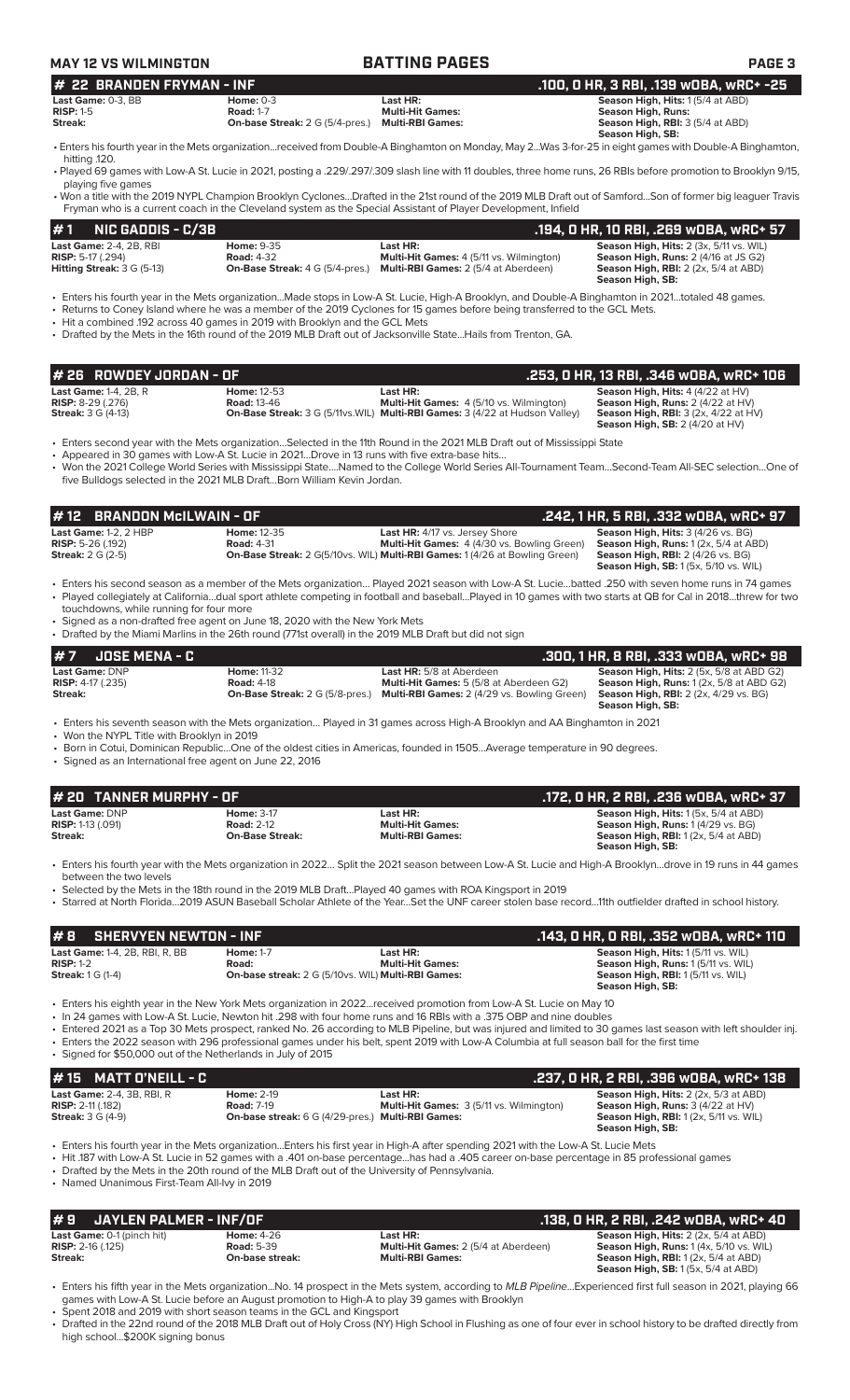| <b>MAY 12 VS WILMINGTON</b>                                                                                                                                                                                                                                                                                                       |                                                                                           | <b>BATTING PAGES</b>                                                                                                                                                                                                                                                                                                                                                                                                                                             | <b>PAGE 4</b>                                                                                                                                                                 |
|-----------------------------------------------------------------------------------------------------------------------------------------------------------------------------------------------------------------------------------------------------------------------------------------------------------------------------------|-------------------------------------------------------------------------------------------|------------------------------------------------------------------------------------------------------------------------------------------------------------------------------------------------------------------------------------------------------------------------------------------------------------------------------------------------------------------------------------------------------------------------------------------------------------------|-------------------------------------------------------------------------------------------------------------------------------------------------------------------------------|
| #4<br><b>JOSE PEROZA - INF</b>                                                                                                                                                                                                                                                                                                    |                                                                                           |                                                                                                                                                                                                                                                                                                                                                                                                                                                                  | .195, 0 HR, 5 RBI, .231 wOBA, wRC+ 34                                                                                                                                         |
| Last Game: 1-4<br>RISP: 5-22 (.227)<br><b>Streak:</b> 3 G (4-10)                                                                                                                                                                                                                                                                  | <b>Home: 8-37</b><br><b>Road: 8-45</b><br><b>On-base streak:</b> 3 G (5/8-pres.)          | Last HR:<br>Multi-Hit Games: 3 (5/8 at Aberdeen)<br><b>Multi-RBI Games:</b>                                                                                                                                                                                                                                                                                                                                                                                      | Season High, Hits: 2 (3x, 5/8 at ABD)<br>Season High, Runs: 2 (2x, 5/4 at ABD)<br><b>Season High, RBI:</b> 1 (5x, 5/10 vs. WIL)<br>Season High, SB:                           |
| the Cyclones, where he hit five home runs<br>• Part of Brooklyn's 2019 New York-Penn League Championship Team.<br>• Signed as non-drafted international free agent signing on July 2, 2016 from Venezuela.                                                                                                                        |                                                                                           | • Enters his seventh year in the Mets organizationAdvanced to Low-A St. Lucie in 2021 slashing .274/.404/.442Spent the final 38 games of the season with<br>• Ranked as the No. 19 prospect in the Mets farm system, according to Baseball America and the No. 29 prospect according to MLB Pipeline                                                                                                                                                             |                                                                                                                                                                               |
| <b>WILMER REYES - UTL</b><br>#2                                                                                                                                                                                                                                                                                                   |                                                                                           |                                                                                                                                                                                                                                                                                                                                                                                                                                                                  | .216, 1 HR, 12 RBI, .249 wOBA, wRC+ 45                                                                                                                                        |
| Last Game: 0-3, SF, RBI<br><b>RISP:</b> 7-30 (.233)<br>Streak:                                                                                                                                                                                                                                                                    | Home: 15-55<br><b>Road: 7-47</b><br>On-base streak:                                       | Last HR: 4/30 vs. Bowling Green<br>Multi-Hit Games: 5 (4/30 vs. Bowling Green)<br>Multi-RBI Games: 3 (5/8 at ABD - G1)                                                                                                                                                                                                                                                                                                                                           | <b>Season High, Hits: 3 (2x, 4/28 vs. BG)</b><br>Season High, Runs: 3 (4/30 vs. BG)<br><b>Season High, RBI: 5 (4/28 vs. BG)</b><br><b>Season High, SB: 1(2x, 4/26 vs. BG)</b> |
| Binghamton.<br>• 23 year old hails from Mao, Dominican Republic                                                                                                                                                                                                                                                                   |                                                                                           | • Enters his seventh year in the Mets organizationWon a New York-Penn League title with Brooklyn in 2019<br>• Reinstated to Brooklyn from rehab assignment with FCL Mets late in 2021 when SS Ronny Mauricio and OF Antoine Duplantis were promoted to Double-A<br>• Hit .323 with a .350 on-base percentage in 2019 as the top hitter on the 2019 NYPL Champion Brooklyn Cyclones                                                                               |                                                                                                                                                                               |
| $# 23$ MATT RUDICK - OF                                                                                                                                                                                                                                                                                                           |                                                                                           |                                                                                                                                                                                                                                                                                                                                                                                                                                                                  | .184, 0 HR, 1 RBI, .314 WOBA, WRC+ 85                                                                                                                                         |
| Last Game: DNP<br><b>RISP: 1-10</b><br><b>Streak:</b> 3 G (4-9)                                                                                                                                                                                                                                                                   | <b>Home: 6-18</b><br><b>Road: 1-20</b>                                                    | Last HR:<br>Multi-Hit Games: 1 (4/28 vs. Bowling Green)<br><b>On-base streak:</b> 3 G (4/27-pres.) Multi-RBI Games: 1 (4/28 vs. Bowling Green)                                                                                                                                                                                                                                                                                                                   | Season High, Hits: 2 (4/28 vs. BG)<br><b>Season High, Runs: 2 (3x, 4/28 vs. BG)</b><br>Season High, RBI: 1(4/28 vs. BG)<br><b>Season High, SB: 2 (4/20 at HV)</b>             |
| • Drafted in the 13th Round in the 2021 MLB DraftStarred collegiately at San Diego State<br>• Named First-Team All-Mountain West selection in 2021 Hit .410 as a Redshirt-Junior<br>• Member of the 15u USA Baseball national team<br>• Scripps Rach alumni include SNL cast member Kyle Mooney and PGA golfer Xander Schauffele. |                                                                                           | • Enters his second year with the Mets organizationplayed 21 games with the FCL Mets, hitting. 303 (23-76) with a .404 OBP.                                                                                                                                                                                                                                                                                                                                      |                                                                                                                                                                               |
| <b>WARREN SAUNDERS - INF</b><br>#10                                                                                                                                                                                                                                                                                               |                                                                                           |                                                                                                                                                                                                                                                                                                                                                                                                                                                                  | .213, 0 HR, 2 RBI, .288 w0BA, wRC+ 69                                                                                                                                         |
| Last Game: DNP<br>$RISP: 2-10$<br>Streak:                                                                                                                                                                                                                                                                                         | <b>Home: 7-25</b><br><b>Road: 3-19</b><br><b>On-base streak:</b> 7 (4/26-pres.)           | Last HR:<br>Multi-Hit Games: 3 (5/5 at Aberdeen)<br><b>Multi-RBI Games:</b>                                                                                                                                                                                                                                                                                                                                                                                      | Season High, Hits: 2 (3x, 5/5 at ABD)<br>Season High, Runs: 2 (4/29 vs. BG)<br><b>Season High, RBI:</b> 1 (2x, 4/30 vs. BG)<br>Season High, SB:                               |
| • Signed as an international free agent in 2018 out of Grand Bahama, Bahamas<br>in his final game at Yankee Stadium.                                                                                                                                                                                                              |                                                                                           | • Enters his fifth year in the Mets organization and third seasonPlayed his first full season in 2021 with the Low-A St. Lucie Mets and led the team in hits (84) and<br>ranked second in total bases (105) behind Top-10 Mets prospect Alex Ramirezplays outfield and all four infield positions<br>• Recent players from the Bahamas include Miami's Jazz Chisholm and Antoan Richardson, famous for scoring from second base on Derek Jeter's walk-off single |                                                                                                                                                                               |
| #3<br><b>JT SCHWARTZ - INF</b>                                                                                                                                                                                                                                                                                                    |                                                                                           |                                                                                                                                                                                                                                                                                                                                                                                                                                                                  | .244, 1 HR, 5 RBI, .347 WOBA, WRC+ 107                                                                                                                                        |
| Last Game: 2-4, RBI, 2 R<br><b>RISP:</b> 7-26 (.269)<br><b>Streak: 2 G (5-9)</b>                                                                                                                                                                                                                                                  | Home: 15-43 (.349)<br><b>Road: 7-47 (.149)</b><br><b>On-base streak:</b> 2 G (5/10-pres.) | Last HR: 4/12 vs. Jersey Shore<br>Multi-Hit Games: 7 (5/11 vs. Wilmington)<br>Multi-RBI Games: 2 (4/20 at Hudson Valley)                                                                                                                                                                                                                                                                                                                                         | Season High, Hits: 3 (2x, 5/10 vs. WIL)<br>Season High, Runs: 3 (4/26 vs. BG)<br><b>Season High, RBI:</b> 2 (3x, 5/11 vs. WIL)<br>Season High, SB:                            |
|                                                                                                                                                                                                                                                                                                                                   |                                                                                           | • Enters his second year in the Mets organizationSaw first professional action in 2021 with Low-A St. LucieAppeared in 25 games with an OBP of .320 and<br>two stealsMLB Pipeline ranks Schwartz as the number 19 overall prospect in the Mets organization.                                                                                                                                                                                                     |                                                                                                                                                                               |

• Drafted in the fourth round by the Mets in 2021 out UCLA…was named an All-American and won the Pac-12 batting title as a sophomore…His .396 average was the seventh highest in single-season UCLA history

• His UCLA teammate Kevin Kendall was also drafted by the Mets in 2021

# **Recent Home Run Chart**

| Date          | Player                       | <b>Opponent</b>                     |           | Exit Velo Launch Angle | <b>Distance</b> |
|---------------|------------------------------|-------------------------------------|-----------|------------------------|-----------------|
| $\sqrt{4/12}$ |                              | JT Schwartz vs. Jersey Shore        | $103$ mph | 23                     | 365 ft.         |
|               |                              | 4/16 G2 Joe Suozzi vs. Jersey Shore |           |                        |                 |
| 4/17          |                              | Brandon McIlwain vs. Jersey Shore   |           |                        |                 |
| 4/30          |                              | Wilmer Reyes vs. Bowling Green      |           |                        |                 |
|               | 5/8 G2 Jose Mena at Aberdeen |                                     |           |                        |                 |
|               |                              |                                     |           |                        |                 |
|               |                              |                                     |           |                        |                 |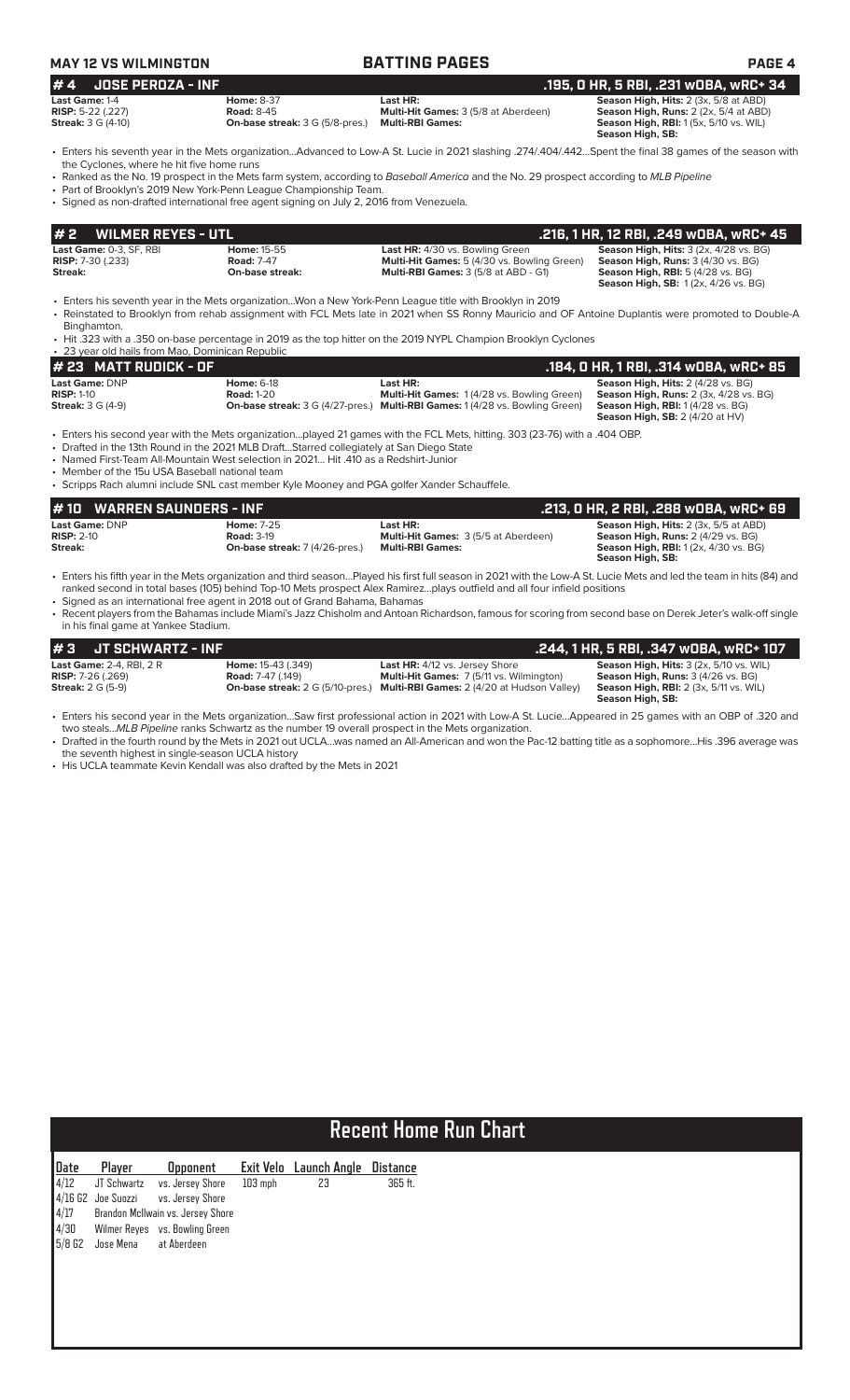# **MAY 12 VS WILMINGTON BULLPEN PAGE PAGE 5**

| #18                             | NOLAN CLENNEY - RHP . |                               |               | 20.0 K%, 13.3 BB%, 7.62 ERA, 7 G |
|---------------------------------|-----------------------|-------------------------------|---------------|----------------------------------|
| <b>Last App:</b> $5/10$ vs. WIL |                       | <b>Last Loss:</b> $5/3$ @ ABD | SV/OP (Last): | Holds:                           |
| Leadoff: 1-7                    |                       |                               |               |                                  |

- Enters his second year in the Mets organization...Received from Low-A St. Lucie on September 7
- Signed to a minor league deal on June 28, 2021....Made 13 relief apps for Low-A St. Lucie • Pitched with Gary in 2021 and with Utica in 2019 and 2020 in independent baseball
- 25 year old hails from Northville, Michigan...Attended NC State

|                                          | $\parallel$ # 36 $\parallel$ JUSTIN COURTNEY - RHP | 27.8 K%, 13.0 BB%, 3.86 ERA, 7 G    |        |
|------------------------------------------|----------------------------------------------------|-------------------------------------|--------|
| <b>Last App:</b> 5/11 vs. WIL Last Loss: |                                                    | <b>SV/OP (Last):</b> 2/2 4/15 vs JS | Holds: |

**Leadoff:** 1-7

• Enters first season with the Mets organization…Signed on September 10, 2021

• Began career with the Angels organization…Pitched 43.0 IP across Rokand Low-A Inland Empire 66ers in 2021

• Played collegiately at Maine…Named Louisville Slugger Freshman All-American

|                                   | $\#$ 21 BRENDAN HARDY - RHP |  |               | 33.3 K%, O BB%, 10.13 ERA, 2 G |  |  |  |  |
|-----------------------------------|-----------------------------|--|---------------|--------------------------------|--|--|--|--|
| Last App: 5/10 vs. WIL Last Loss: |                             |  | SV/OP (Last): | Holds:                         |  |  |  |  |

• Enters his fifth year in the Mets organization...Drafted 31st round, 2018 Gulfport High School (MS) **Leadoff:**

• Promoted from Low-A St. Lucie to Brooklyn on May 2, striking out 17 with four walks 8 1/3 IP

• Spent 2021 with the GCL Mets (13 appearances) and Low-A St. Lucie (11 appearances) • Pitched with GCL Mets in 2018 and Kingsport Mets in 2019 over first two years in pro ball

|                     |                                   | 1 # 38      COLBY MORRIS  - RHP | 23.8 K%, 26.2 BB%, 8.31 ERA, 7 G |        |
|---------------------|-----------------------------------|---------------------------------|----------------------------------|--------|
|                     | Last App: 5/10 vs. WIL Last Loss: |                                 | SV/OP (Last):                    | Holds: |
| <b>Leadoff: 0-4</b> |                                   |                                 |                                  |        |

• Enters his second season with the Mets organization…Signed by the club on March 19, 2021… •Pitched in 31 G across Low-A St. Lucie & High-A Brooklyn in 2021…struck out 65 batters in 55.1 IP • Played collegiately at Division III Middlebury College…Played two seasons of Independent baseball with the Gary SouthShore Railcats, Milwaukee Milkmen, and Chicago Deep Dish

| #17                 |                                 | <b>HUNTER PARSONS - RHP</b> | 34.0 K%, 2.1 BB%, 0.00 ERA, 7 G |          |
|---------------------|---------------------------------|-----------------------------|---------------------------------|----------|
|                     | <b>Last App:</b> $5/11$ vs. WIL | Last Loss:                  | SV/OP (Last):                   | Holds: 1 |
| <b>Leadoff:</b> 1-5 |                                 |                             |                                 |          |

• Enters his fourth year in the Mets org..Pitched with Low-A St. Lucie and High-A Brooklyn in 2021… Drafted in the 19th round by the Mets in 2019...Third-team All-Big Ten selection... Drafted out of Parkside High School by Cleveland (40th round) in 2015 but did not sign

| #50 EVY RUIBAL - RHP              |  |               |        | 28.2 K%, 10.3 BB%, 5.00 ERA, 9 G |
|-----------------------------------|--|---------------|--------|----------------------------------|
| Last App: 5/11 vs. WIL Last Loss: |  | SV/OP (Last): | Holds: |                                  |

**Leadoff:** 1-4

• Signed to a minor league deal on June 27, 2021 from the Florence Y'alls (Frontier League)

• Pitched in the Dodgers system from 2015-2018, reaching High-A Rancho Cucamonga

• Drafted by the Dodgers in the 16th round of the 2017 MLB Draft from Notre Dame • From Milburn, New Jersey, attending Milburn High School

|                                                                         | #34 REYSON SANTOS - RHP                           |               | ' 18.2 K%, 18.2 BB%, 4.00 ERA,  7 G |
|-------------------------------------------------------------------------|---------------------------------------------------|---------------|-------------------------------------|
| $\textsf{Last App: }5/5\varnothing\textsf{ ABD}$<br><b>Leadoff:</b> 1-6 | Last Loss:                                        | SV/OP (Last): | Holds:                              |
|                                                                         | • Enters his fourth year in the Mets organization |               |                                     |

• Began the 2021 season with Low-A St. Lucie…where he struck out 44 batters in 35.1 innings…Promoted to High-A Brooklyn making three appearances in 2021

• His native Bani is home to several former MLB players, including Manny, Willy, and Erick Aybar.

|                              | <b>#46 SAMMYTAVAREZ - RHP</b>        | 37.9 K%, 24.1 BB%, 1.42 ERA, 6 G                        |  |
|------------------------------|--------------------------------------|---------------------------------------------------------|--|
|                              | Last App: $5/8$ @ ABD, G2 Last Loss: | <b>SV/OP (Last):</b> 2/2 (4/16 vs. JS G1) <b>Holds:</b> |  |
| $L = L/L$ $(0.4 \times 100)$ |                                      |                                                         |  |

**Leadoff:** 0-1, HBP

• Enters his second season with the Mets organization…Played 2021 season with Low-A St. Lucie…

striking out 52 batters in 31.0 innings • Signed by the Yankees as a free agent on January 17, 2018

| • Hails from Santo, Domingo, Dominican Republic. |  |
|--------------------------------------------------|--|
|--------------------------------------------------|--|

|                        | <b>LAST FIVE APPEARANCES</b>     |            |                      |                |          |                |                |                |           |  |
|------------------------|----------------------------------|------------|----------------------|----------------|----------|----------------|----------------|----------------|-----------|--|
|                        |                                  |            | <b>NOLAN CLENNEY</b> |                |          |                |                |                |           |  |
| <b>DATE</b>            | OPP                              | <b>DEC</b> | IP                   | Н              | R        | ER             | <b>BB</b>      | Κ              | <b>HR</b> |  |
| 4/19                   | @HV                              | L          | 3.0                  | 1              | 1        | 1              | $\Omega$       | 3              | 1         |  |
| 4/24                   | @HV                              |            | 1.2                  | 1              | 1        | 1              | 1              | 1              | 0         |  |
| 4/28                   | <b>BG</b>                        |            | 2.2                  | 1              | 1        | 1              | 1              | 2              | 0         |  |
| 5/3                    | @ABD                             | L. BS      | 2.2                  | 3              | 3        | 3              | $\overline{2}$ | 4              | 0         |  |
| 5/10                   | WIL                              | н          | 1.0                  | 1              | 3        | 3              | 3              | 1              | 0         |  |
| <b>JUSTIN COURTNEY</b> |                                  |            |                      |                |          |                |                |                |           |  |
| <b>DATE</b>            | OPP                              | <b>DEC</b> | IP                   | Н              | R        | ER             | <b>BB</b>      | Κ              | ΗR        |  |
| 4/20                   | @HV                              | W          | 1.1                  | $\overline{2}$ | 1        | 1              | $\overline{2}$ | $\overline{2}$ | 0         |  |
| 4/24                   | @HV                              |            | 1.1                  | 1              | 0        | $\Omega$       | $\Omega$       | $\overline{2}$ | $\Omega$  |  |
| 4/30                   | <b>BG</b>                        | W          | 2.0                  | 2              | 0        | $\Omega$       | $\Omega$       | 3              | 0         |  |
| 5/8                    | @ABD (G2)                        |            | 1.2                  | $\overline{2}$ | 1        | 1              | 2              | $\Omega$       | $\Omega$  |  |
| 5/11                   | <b>WIL</b>                       | SV         | 1.1                  | 3              | 2        | $\overline{2}$ | 1              | 2              | $\Omega$  |  |
|                        |                                  |            | <b>BRENDAN HARDY</b> |                |          |                |                |                |           |  |
| <b>DATE</b>            | OPP                              | <b>DEC</b> | IP                   | н              | R        | ER             | BB             | Κ              | HR        |  |
| $4/23*$                | @ JUP                            | SV         | 1.0                  | 0              | $\Omega$ | $\Omega$       | $\Omega$       | $\overline{2}$ | 0         |  |
| $4/28*$                | <b>DBT</b>                       |            | 2.0                  | 0              | $\Omega$ | $\Omega$       | $\Omega$       | 3              | 0         |  |
| $5/1*$                 | <b>DBT</b>                       |            | 1.0                  | 0              | $\Omega$ | $\Omega$       | $\Omega$       | 1              | 0         |  |
| 5/5                    | <b>@ABD</b>                      |            | 1.1                  | Ō              | O        | O              | 0              | $\overline{a}$ | 0         |  |
| 5/10                   | Wil                              |            | 1.1                  | 4              | 3        | 3              | O              | $\overline{2}$ | ٥         |  |
|                        | *Appearance with Low-A St. Lucie |            |                      |                |          |                |                |                |           |  |
|                        | <b>COLBY MORRIS</b>              |            |                      |                |          |                |                |                |           |  |

| DATE OPP |            | DEC.      | IP  | н             |                | R ER BB        |                | Κ | HR.      |
|----------|------------|-----------|-----|---------------|----------------|----------------|----------------|---|----------|
| 4/19     | @HV        |           | 2.0 | $\mathcal{L}$ | $\overline{1}$ | -1             | $\mathcal{L}$  |   | O        |
| 4/23     | @ HV       |           | 1.0 | 0             | 0              | 0              | 0              |   | 0        |
| 4/28     | BG.        |           | 1.0 |               | $\overline{1}$ | $\overline{1}$ | $\overline{2}$ |   | O        |
| 5/3      | @ABD       |           | O 1 | 0             | O              | O.             | 1              |   | 0        |
| 5/10     | <b>WIL</b> | L. BS 0.2 |     | $\mathcal{P}$ | 6              | 6              |                |   | $\left($ |

|        |               |            | <b>HUNTER PARSONS</b> |                          |   |    |                          |                |        |
|--------|---------------|------------|-----------------------|--------------------------|---|----|--------------------------|----------------|--------|
| DATE   | OPP           | <b>DEC</b> | IP                    | н                        | R | ER | BВ                       | Κ              | HR     |
| 4/23   | @ HV          |            | 1.1                   | 1                        | 0 | Ο  | 0                        | $\mathcal{P}$  | O      |
| 4/27   | BG            |            | 0.2                   | 2                        | O | Ο  | Ο                        | 1              | 0      |
| 5/1    | BG            |            | 2.0                   | O                        | O | Ο  | Ο                        | $\overline{2}$ | O      |
| 5/8    | @ABD (G2)     |            | 1.0                   | 2                        | O | O  | Ο                        | O              | O      |
| 5/11   | WIL           | W          | 3.0                   | $\mathcal{P}$            | O | O  | Ο                        | 3              | 0      |
|        |               |            | <b>EVY RUIBAL</b>     |                          |   |    |                          |                |        |
| DATE   | OPP           | <b>DEC</b> | IP                    | н                        | R | ER | BB                       | Κ              | HR.    |
| 4/23   | @ HV          |            | 2.0                   |                          | O | O  | O                        | っ              | O      |
| $\sim$ | $\sim$ $\sim$ |            | $\sim$ $\sim$         | $\overline{\phantom{0}}$ | ~ |    | $\overline{\phantom{0}}$ | $\overline{a}$ | $\sim$ |

| 4/28 | <b>BG</b>     |     | $\Omega$ 1           | $\mathbf{3}$   |   | $3 \overline{3}$ | 3  |   |    |
|------|---------------|-----|----------------------|----------------|---|------------------|----|---|----|
| 5/1  | <b>BG</b>     |     | 2.0                  | 1              | 0 | 0                | 0  |   |    |
|      | 5/8 @ABD (G2) |     | 1.0                  | 1              | 1 | 1                | O  | O |    |
| 5/11 | <b>WIL</b>    | н   | 0.2                  | $\overline{1}$ | 0 | $\Omega$         | 1  |   | Ω  |
|      |               |     | <b>REYSON SANTOS</b> |                |   |                  |    |   |    |
| DATE | OPP           | DEC | IP                   | H.             | R | ER               | BB |   | ΗR |

|      | 4/16 JS G2      |   | 2.0 2 0 0 2 |  |            |          |   |          | O        |  |
|------|-----------------|---|-------------|--|------------|----------|---|----------|----------|--|
|      | 4/20 @HV SV     |   | 2.0 0 1 1 2 |  |            |          |   |          | $\Omega$ |  |
| 4/26 | <b>BG</b>       |   | 1.0 2 1 1 1 |  |            |          |   | $\Omega$ | $\Omega$ |  |
| 4/29 | BG.             | H | 0.1         |  | $0\quad 0$ | $\Omega$ | 0 | O        | $\Omega$ |  |
| 5/5  | @ABD            |   | 1.2 2 2 2 3 |  |            |          |   |          |          |  |
|      | CAMAMY TAULARET |   |             |  |            |          |   |          |          |  |

|      | SAMMIT IAVAREZ            |                  |            |              |                |          |             |                |           |
|------|---------------------------|------------------|------------|--------------|----------------|----------|-------------|----------------|-----------|
|      | DATE OPP                  | DEC IP H R ER BB |            |              |                |          |             | <b>K</b>       | <b>HR</b> |
|      | 4/16 JS G2 SV 1.0 0 0 0 2 |                  |            |              |                |          |             |                | O         |
| 4/22 | @ HV                      |                  | $\Omega$ 1 | $\Omega$     | $\overline{0}$ | $\Omega$ | $1 \quad 1$ |                | O         |
| 4/26 | BG.                       |                  | 2 O        | $\Omega$     | $\Omega$       | $\Omega$ | 2           | $\overline{4}$ | O         |
| 5/1  | <b>BG</b>                 |                  | 0.2        |              | $\overline{1}$ |          | $1 \quad 1$ | $\mathcal{P}$  |           |
|      | 5/8 @ABD (G2)             |                  | 11         | <sup>n</sup> | O.             |          | $0 \t1 \t1$ |                |           |

|                |                                         | <b>Number of Pitches Thrown</b> |    |  |  |  |  |      |
|----------------|-----------------------------------------|---------------------------------|----|--|--|--|--|------|
| <b>Pitcher</b> | Days Rest 5/10 5/11 5/12 5/13 5/14 5/15 |                                 |    |  |  |  |  | 5/16 |
| Clenney        |                                         | 26                              |    |  |  |  |  |      |
| Courtney       | ∩                                       |                                 | 29 |  |  |  |  |      |
| Hardy          |                                         | 25                              |    |  |  |  |  |      |
| Morris         |                                         | 31                              |    |  |  |  |  |      |
| Parsons        | ∩                                       |                                 | 34 |  |  |  |  |      |
| Ruibal         | ∩                                       |                                 | 22 |  |  |  |  |      |
| Santos, Rey.   | 7                                       |                                 |    |  |  |  |  |      |
| Tavarez        | 3                                       |                                 |    |  |  |  |  |      |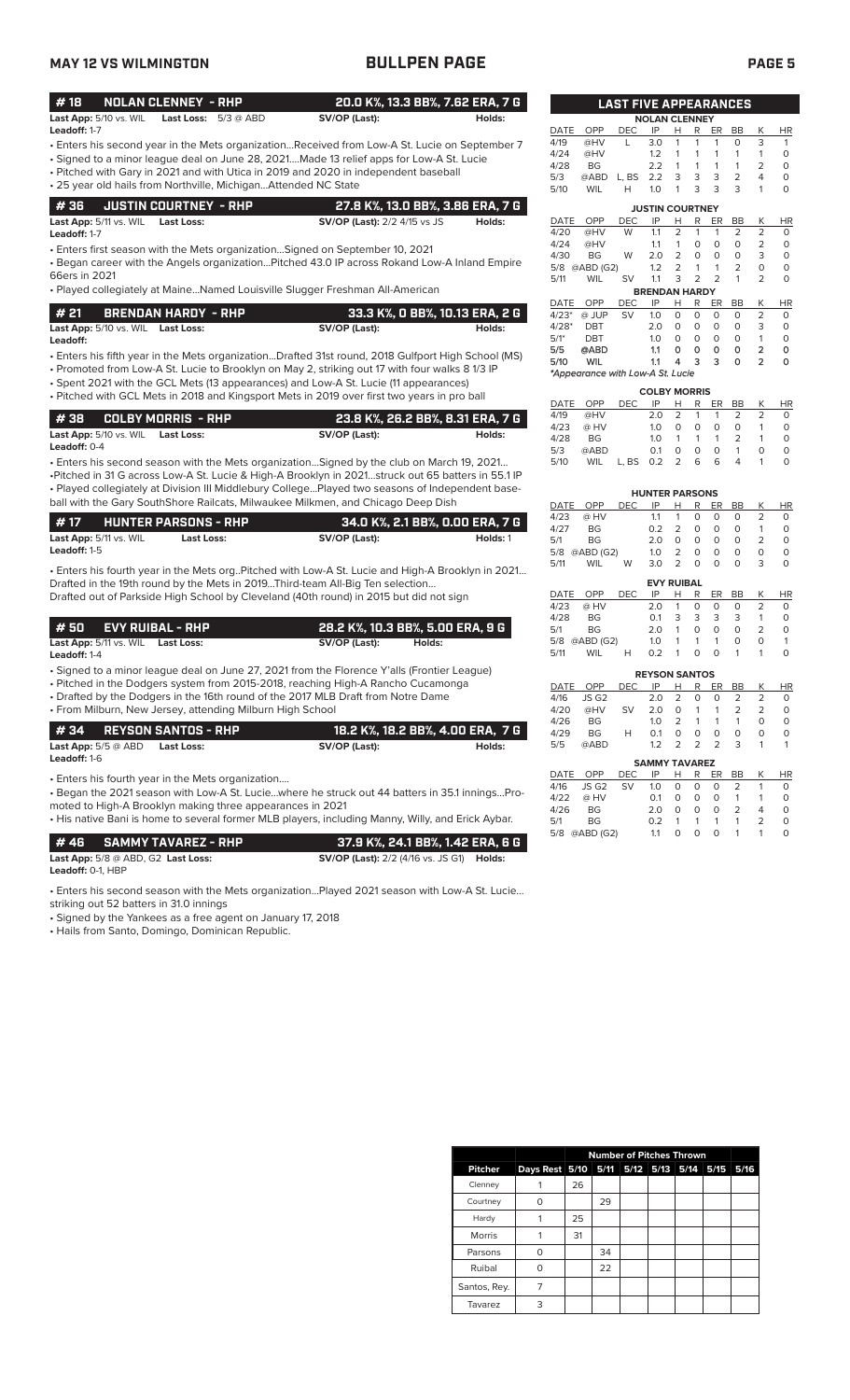### **MAY 12 VS WILMINGTON HIGH/LOW & CHARTS PAGE 6**

L

| INDIVIDUAL BATTING HIGHS                                                    |
|-----------------------------------------------------------------------------|
|                                                                             |
|                                                                             |
|                                                                             |
|                                                                             |
|                                                                             |
|                                                                             |
|                                                                             |
|                                                                             |
|                                                                             |
|                                                                             |
|                                                                             |
|                                                                             |
|                                                                             |
|                                                                             |
|                                                                             |
|                                                                             |
|                                                                             |
| <b>TEAM BATTING HIGHS</b>                                                   |
|                                                                             |
|                                                                             |
|                                                                             |
|                                                                             |
|                                                                             |
|                                                                             |
|                                                                             |
|                                                                             |
|                                                                             |
|                                                                             |
| Home Runs, Consecutive Games 2 games (4/16 vs. JS G2 -4/17 vs Jersey Shore) |
|                                                                             |
|                                                                             |
|                                                                             |
|                                                                             |
|                                                                             |
|                                                                             |
|                                                                             |
|                                                                             |

LOB, Nine Innings .................................................................................13 (4/15 vs Jersey Shore) LOB, Extra Innings............................................................................................................................... Most Double Plays Hit into, Game..................................................... 3 (4/12 vs Jersey Shore)

Most Errors, Team, Game......................................................... 2 (4x, 4/28 vs. Bowling Green) Most Errors, Individual, Game........................................1 (20x, Peroza 5/8 @ Aberdeen G2) Most Double Plays Turned, Nine-Inning Game............................ 3 (4/19 @ Hudson Valley) Consecutive Errorless Games, Team..................................... 3(4/29-5/1 vs. Bowling Green) **FIELDING**

### **STARTERS BY POSITION**

STARTERS BY PUSITIUN<br>C- O'Neill (10), Gaddis (8), Mena (9)<br>Su

- **1B-** Schwartz (24), Saunders (2, Suozzi (1)
- **2B-** Young (3), Peroza (7), Reyes (3), Saunders (10), Fryman (3)
- **3B-** Peroza (13), Gaddis (7), Saunders (3), Palmer (4)
- **SS-** Reyes (22), Young (2), Peroza (1), Newton (2)
- **LF-** Rudick (6), Jordan (16), Murphy (5)
- **CF-** Palmer (15), Jordan (6), Rudick (5), Reyes (1)
- **RF-** McIlwain (18), Suozzi (7), Murphy (2)

**DH-** Suozzi (3), Jordan (4), Schwartz (2), Rudick (2), Gaddis (4) Peroza (1), O'Neill (4), Palmer (1), Mena (5), Murphy (1)

### **STARTERS BY BATTING ORDER**

**1st -** Jordan (20), Rudick (4), Murphy (4)

**2nd -** Reyes (17), Jordan (5), Peroza (1) Gaddis (2). O'Neil (1), Newton (2)

**3rd -** Schwartz (18), Young (5), Reyes (3), O'Neil (2)

**4th-** McIlwain (10), Peroza (8), Gaddis (3), Mena (3), Schwartz (4)

**5th-** Schwartz (5), Gaddis (7), Suozzi (3), Peroza (2), McIlwain (2), Mena (7), O'Neil (2)

**6th-** Palmer (9), Saunders (3), Mena (1), Peroza (4), O'Neill (1), McIlwain (2), Reyes (4), Gaddis (3), Suozzi (1)

**7th-** Palmer (5), Gaddis (3), McIlwain (4) Suozzi (2), Saunders (2), Rudick (2), Mena (1), Peroza (6), Reyes (2), O'Neil (1)

**8th-** Saunders (6), O'Neill (3), Suozzi (3), Gaddis (2), Rudick (2), McIlwain (1), Reyes (1), Peroza (3), Palmer (6), Fryman (1)

**9th-** Rudick (6), Murphy (3), Jordan (2), Mena (2), O'Neill (4), Suozzi (3), Saunders (4), Fryman (2), Palmer (1)

|             | <b>CATCHERS STEALING</b> |     |     |      | <b>MULTI-RUN INNINGS</b> |              |
|-------------|--------------------------|-----|-----|------|--------------------------|--------------|
| <b>Name</b> | СS                       | АТТ | PCT | Runs | Times                    | Last         |
| Gaddis      |                          | 18  | 11% |      | 16                       | 5/10 vs. WIL |
| Mena        | 5                        | 30  | 17% |      |                          | 5/11 vs. WIL |
| O'Neill     |                          | 26  | 15% |      |                          | $5/3$ @ABD   |

|                  |    | 2  | Ð | 4  | Б  | 6  | 7  | 8  | 9  | 10+ | <b>TOTALS</b> |
|------------------|----|----|---|----|----|----|----|----|----|-----|---------------|
| <b>OPPONENTS</b> | 13 | 16 | 6 | 16 | 5  |    | 10 | 15 | 一  |     | 98            |
| <b>BKLYN</b>     | 12 | 12 | 5 | 6  | 13 | 12 | 8  | 44 | 44 |     | 86            |

| INDIVIDUAL PITCHING HIGHS                                                        |
|----------------------------------------------------------------------------------|
|                                                                                  |
| Most Hits Allowed, Game7 (2x Junior Santos, 4/27 vs. Bowling Green)              |
|                                                                                  |
| Most Strikeouts, Game, Starter…………………………………8 (Jesus Vargas, 5/10 vs. Wilmington) |
| Most Strikeouts, Game, Reliever 8 (2x, Oscar Rojas, 4/22 at Hudson Valley)       |
|                                                                                  |
|                                                                                  |
|                                                                                  |
|                                                                                  |
| Most Innings Pitched, Reliever  5.0 (2x, Jesus Vargas 4/27 vs. Bowling Green)    |
|                                                                                  |
| Most Consecutive Scoreless Inn., Reliever 5.2 (Hunter Parsons, 4/9-present)      |
|                                                                                  |

| <b>TEAM PITCHING HIGHS</b> |  |
|----------------------------|--|
|                            |  |
|                            |  |
|                            |  |
|                            |  |
|                            |  |
|                            |  |
|                            |  |
|                            |  |
|                            |  |
|                            |  |
|                            |  |
|                            |  |
|                            |  |
|                            |  |
|                            |  |
|                            |  |

|                        |                      |               | <b>TEAM MISCELLANEOUS</b>                                                    |  |  |  |
|------------------------|----------------------|---------------|------------------------------------------------------------------------------|--|--|--|
|                        |                      |               | Longest Game, Time, Nine-Inning Game 3:07 (4/22 at Hudson Valley)            |  |  |  |
|                        |                      |               |                                                                              |  |  |  |
|                        |                      |               |                                                                              |  |  |  |
|                        |                      |               |                                                                              |  |  |  |
|                        |                      |               |                                                                              |  |  |  |
|                        |                      |               |                                                                              |  |  |  |
|                        |                      |               |                                                                              |  |  |  |
|                        |                      |               | Coldest Gametime Temp. 47 degrees (2x, 4/19 @ Hudson Valley, Wilmington 4/8) |  |  |  |
|                        |                      |               |                                                                              |  |  |  |
|                        |                      |               |                                                                              |  |  |  |
|                        |                      |               |                                                                              |  |  |  |
|                        |                      |               |                                                                              |  |  |  |
|                        | OUTFIELD ASSISTS (2) |               | RECORD BREAKDOWN                                                             |  |  |  |
| <b>NAME</b>            | <b>TOTAL</b>         | (LAST)        |                                                                              |  |  |  |
| McIlwain               | 1                    | 5/8 at ABD G1 |                                                                              |  |  |  |
| Suozzi                 | 1                    | 4/24 at HV    |                                                                              |  |  |  |
|                        |                      |               |                                                                              |  |  |  |
|                        |                      |               |                                                                              |  |  |  |
|                        |                      |               |                                                                              |  |  |  |
|                        |                      |               |                                                                              |  |  |  |
|                        |                      |               |                                                                              |  |  |  |
|                        |                      |               |                                                                              |  |  |  |
|                        |                      |               |                                                                              |  |  |  |
|                        | UNIFORM RECORDS      |               |                                                                              |  |  |  |
| <b>Home White</b>      |                      | $7-5$         |                                                                              |  |  |  |
|                        |                      |               |                                                                              |  |  |  |
| <b>Road Gray</b>       |                      | $4-9$         |                                                                              |  |  |  |
|                        |                      |               |                                                                              |  |  |  |
| <b>White Throwback</b> |                      | $1-0$         |                                                                              |  |  |  |
| Los Jefes              |                      | $1-0$         | Score 4 or More Runs11-2                                                     |  |  |  |
|                        |                      |               |                                                                              |  |  |  |
|                        |                      |               |                                                                              |  |  |  |
|                        |                      |               | Do Not Allow a Home Run8-12                                                  |  |  |  |
|                        |                      |               | Hit More Home Runs 3-0                                                       |  |  |  |
|                        |                      |               | Opponent Hits More HRs 3-2                                                   |  |  |  |
|                        |                      |               |                                                                              |  |  |  |
|                        |                      |               |                                                                              |  |  |  |
|                        |                      |               |                                                                              |  |  |  |
|                        |                      |               |                                                                              |  |  |  |
|                        |                      |               |                                                                              |  |  |  |
|                        |                      |               |                                                                              |  |  |  |
|                        |                      |               |                                                                              |  |  |  |
|                        |                      |               | Opponent Scores First5-11                                                    |  |  |  |
|                        |                      |               |                                                                              |  |  |  |
|                        |                      |               |                                                                              |  |  |  |
|                        |                      |               |                                                                              |  |  |  |
|                        |                      |               |                                                                              |  |  |  |
|                        |                      |               |                                                                              |  |  |  |
|                        |                      |               |                                                                              |  |  |  |
|                        |                      |               |                                                                              |  |  |  |
|                        |                      |               |                                                                              |  |  |  |

|                  | <b>EJECTIONS</b> |             |
|------------------|------------------|-------------|
| <b>Name</b>      | <b>Umpire</b>    | Date        |
| M. Vogel-Freeman | Clark            | 4/19 at HV  |
| Luis Rivera      | Clark            | $4/23$ @ HV |

| <b>MISC. WINS</b>                     |
|---------------------------------------|
| Come from Behind Wins 4 (4/26 vs. BG) |
| Wins in Last At-Bat 2 (4/26 vs. BG)   |
|                                       |

Series Sweeps .................................................

Extra Innings .....................................................

vs. RHP Starters ......................................12-12

Errorless.

vs. LHP Starters.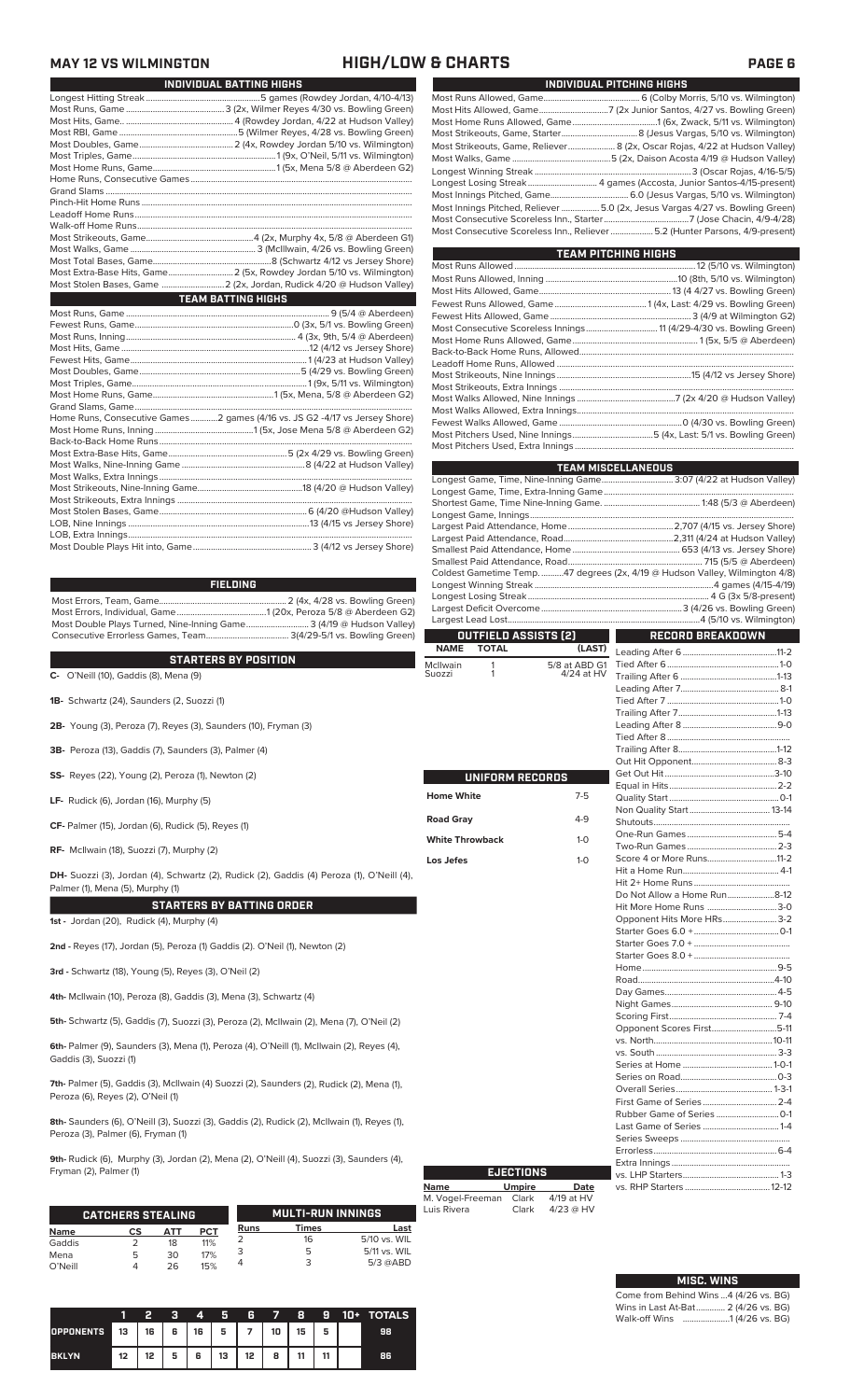|                                |                     | <b>MAY 12 VS WILMINGTON</b>                                          |                                        |                             |                           |                                                                                    |                            | <b>GAME-BY-GAME RESULTS</b>                                                                     |                                                                  |                                                |                      | PAGE <sub>7</sub>        |
|--------------------------------|---------------------|----------------------------------------------------------------------|----------------------------------------|-----------------------------|---------------------------|------------------------------------------------------------------------------------|----------------------------|-------------------------------------------------------------------------------------------------|------------------------------------------------------------------|------------------------------------------------|----------------------|--------------------------|
| <b>DATE</b><br>4/8<br>4/9      | GM#<br>1            | <b>OPPONENT</b><br>at Wilmington<br>at Wilmington                    | W-L/TIME SCORE<br>L                    | $5-1(7)$                    | <b>RECORD</b><br>$0-1$    | POSITION<br>PPD (Wet Grounds; doubleheader scheduled for 4/9)<br>T <sub>2</sub> nd | GA/GB<br>$-0.5$            | <b>WINNING PITCHER</b><br>Lucas Knowles (1-0)                                                   | <b>LOSING PITCHER</b><br>Junior Santos (0-2)                     | <b>SAVE</b>                                    | <b>TIME</b><br>1:51  | <b>ATTENDANCE</b><br>989 |
| 4/10                           | $\overline{2}$<br>3 | at Wilmington<br>at Wilmington                                       | W<br>L                                 | $2-1(7)$<br>$4-1$           | $1 - 1$<br>$1 - 2$        | T <sub>2</sub> nd<br>4th                                                           | $-1.0$<br>$-2.0$           | David Griffin (1-0)<br>Carlos Romero (1-0)                                                      | Michael Cuevas (0-1)<br>Carlos Ocampo (0-1)                      | Justin Courtney (1)                            | 1:59<br>2:47         | 966                      |
| 4/11<br>4/12<br>4/13           | 4<br>5              | <b>Jersey Shore</b><br><b>Jersey Shore</b>                           | W<br>L                                 | $5-2$<br>$4 - 3$            | $2 - 2$<br>$2 - 3$        | T3rd<br>T4th                                                                       | $-2.0$<br>$-2.0$           | OFF DAY<br>Hunter Parsons (1-0)<br>Dominic Pipkin (1-0)                                         | JP Woodward (0-1)<br>Daison Acosta (0-1)                         | <b>Sammy Tavares (1)</b><br>Jason Ruffcorn (1) | 2:44<br>3:01         | 2,041<br>752             |
| 4/14<br>4/15<br>4/16           | 6<br>7              | vs. Jersey Shore<br><b>Jersey Shore</b><br><b>Jersey Shore</b>       | W<br>W                                 | 4-1<br>4-3 (7)              | $3 - 3$<br>$4 - 3$        | PPD (rain; doubleheader scheduled for 4/16)<br>4th<br>3rd                          | $-1.5$<br>$-1.0$           | Jesus Vargas (1-0)<br>Nolan Clenney (1-0)                                                       | Matt Russell (0-1)<br>Andrew Schultz (0-2)                       | Justin Courtney (2)<br>Sammy Tavarez (2)       | 2:31<br>1:57         | 2,707                    |
| 4/17                           | 8<br>9              | <b>Jersey Shore</b><br><b>Jersey Shore</b>                           | W<br>W                                 | $6-1$<br>$6 - 1$            | $5-3$<br>$6 - 3$          | 2nd<br>T1st                                                                        | $-1.0$<br>$+1.0$           | Oscar Rojas (1-0)<br><b>Garrison Bryant (1-0)</b>                                               | Mick Abel (0-2)<br>Christian McGowan (0-1)                       |                                                | 1:50<br>2:38         | 1,777<br>1,400           |
| 4/18<br>4/19<br>4/20           | 10<br>11            | at Hudson Valley<br>at Hudson Valley                                 | L<br>W                                 | $5 - 3$<br>$4 - 3$          | $6 - 4$<br>$7 - 4$        | 2nd<br>2nd                                                                         | $-1.0$<br>$-1.0$           | OFF DAY<br>Edgar Barclay (2-1)<br>Justin Courtney (1-)                                          | Nolan Clenney (1-1)<br>Nelson Alvarez (0-1)                      | Carson Coleman (1)<br>Reyson Santos (1)        | 2:31<br>3:03         | 2,027<br>1,553           |
| 4/21<br>4/22<br>4/23           | 12<br>13<br>14      | at Hudson Valley<br>at Hudson Valley<br>at Hudson Valley             | L<br>W<br>L                            | $5-1$<br>$6 - 4$<br>$2 - 0$ | $7-5$<br>$8-5$<br>$8-6$   | 2nd<br>2nd<br>T <sub>2</sub> nd                                                    | $-2.0$<br>$-2.0$<br>$-2.0$ | Junior Santos (0-2)<br>Oscar Rojas (2-0)<br>Tanner Myatt (1-0)                                  | Will Warren (1-1)<br>Blas Castano (0-2)<br>Carlos Ocampo (0-2)   | Coleman (2)                                    | 2:20<br>3:07<br>2:17 | 1,270<br>2,007<br>2,121  |
| 4/24<br>4/25                   | 15                  | at Hudson Valley                                                     | L                                      | $3 - 0$                     | $8 - 7$                   | T <sub>2</sub> nd                                                                  | $-2.0$                     | Rodney Hutchison (1-0)<br>OFF DAY                                                               | Daison Acosta (0-2)                                              | Mauricio (1)                                   | 2:35                 | 2.311                    |
| 4/26<br>4/27<br>4/28           | 16<br>17<br>18      | <b>Bowling Green</b><br><b>Bowling Green</b><br><b>Bowling Green</b> | W<br>L<br>г                            | $5-4$<br>$4-1$<br>$7-6$     | $9-7$<br>$9 - 8$<br>$9-9$ | 2nd<br>3rd<br>3rd                                                                  | $-2.0$<br>$-3.0$<br>-4.0   | Josh Hejka (1-0)<br>Zach Trageton (1-1)<br>John Doxakis (1-1)                                   | Graeme Stinson (2-2)<br>Junior Santos (0-3)<br>Jose Chacin (0-1) | LaSorsa (1)<br>Mullen (3)                      | 2:44<br>2:20<br>2:38 | 653<br>808<br>670        |
| 4/29<br>4/30                   | 19<br>20            | <b>Bowling Green</b><br><b>Bowling Green</b>                         | W<br>W                                 | $3-1$<br>$5 - 2$            | $10-9$<br>$11-9$          | 3rd<br>3rd                                                                         | -4.0<br>-4.0               | Oscar Rojas (3-0)<br>Justin Courtney (2-0)<br><b>APRIL [11-9]</b>                               | <b>Mason Montgomery (0-1)</b><br>Franklin Dacosta (0-1)          | Cam Opp (1)<br>Josh Hejka (1)                  | 2:28<br>2:15         | 2,617<br>2,070           |
| 5/1<br>5/2<br>5/3              | 21<br>22            | <b>Bowling Green</b><br>at Aberdeen                                  | L<br>L                                 | $4 - 0$<br>$3-1$            | $11-10$<br>$11 - 11$      | 3rd<br>3rd                                                                         | $-4.5$<br>$-5.5$           | Daison Accosta (0-3)<br>OFF DAY<br>Nolan Clenney (1-2)                                          | Conor Dryer (1-0)<br>Ignacio Feliz (2-0)                         |                                                | 2:20<br>1:48         | 1,595<br>827             |
| 5/4<br>$\frac{5}{5}$           | 23<br>24            | at Aberdeen<br>at Aberdeen                                           | W<br>$\mathbf{I}$                      | $9 - 4$<br>$4-1$            | $12 - 11$<br>$12 - 12$    | T <sub>2nd</sub><br>3rd                                                            | $-4.5$<br>$-5.5$           | Jesus Vargas (2-0)<br>Noah Denoyer (4-0)                                                        | Wes Robertson (1-1)<br>Oscar Rojas (3-1)                         | Houston Roth (3)                               | 2:51<br>2:12         | 848<br>715               |
| 5/7<br>5/8                     | 25                  | at Aberdeen<br>at Aberdeen<br>at Aberdeen                            |                                        | $4-3$                       | 12-13                     | PPD (rain; doubleheader scheduled for 5/7)<br>4th                                  | $-7.5$                     | PPD (rain; doubleheader scheduled for 5/8 and doubleheader schedued for June)<br>Van Loon (3-0) | Junior Santos (0-4)                                              | Robertson (2)                                  | 1:56                 | 985                      |
| 5/9<br>5/10                    | 26<br>27            | at Aberdeen<br>Wilmington                                            | L<br>L                                 | $5-1$<br>$12 - 5$           | $12 - 14$<br>$12 - 15$    | 4th<br>4th                                                                         | $-7.5$<br>$-8.5$           | Strowd (2-1)<br>OFF DAY<br>Troy Stainbrook (1-0)                                                | Daison Accosta (0-4)<br>Colby Morris (0-1)                       |                                                | 2:16<br>3:00         | 985<br>1,302             |
| 5/11<br>5/12                   | 28<br>29            | Wilmington<br>Wilmington                                             | W<br>7:00 p.m.                         | $5 - 4$                     | 13-15                     | 4th                                                                                | $-7.5$                     | Hunter Parsons (2-0)                                                                            | <b>Michael Cuevas (0-4)</b>                                      | <b>Justin Courtney (3)</b>                     | 2:39                 | 1,939                    |
| 5/13<br>5/14<br>5/15           | 30<br>31<br>32      | Wilmington<br>Wilmington<br>Wilmington                               | 7:00 p.m.<br>6:00 p.m.<br>2:00 p.m.    |                             |                           |                                                                                    |                            |                                                                                                 |                                                                  |                                                |                      |                          |
| 5/16<br>5/17<br>5/18           | 33<br>34            | <b>Hudson Valley</b><br><b>Hudson Valley</b>                         | 7:00 p.m.<br>12:00 p.m.                |                             |                           |                                                                                    |                            | OFF DAY                                                                                         |                                                                  |                                                |                      |                          |
| 5/19<br>5/20<br>5/21           | 35<br>36<br>37      | <b>Hudson Valley</b><br><b>Hudson Valley</b><br><b>Hudson Valley</b> | 7:00 p.m.<br>7:00 p.m.<br>6:00 p.m.    |                             |                           |                                                                                    |                            |                                                                                                 |                                                                  |                                                |                      |                          |
| 5/22<br>5/23                   | 38                  | <b>Hudson Valley</b>                                                 | 2:00 p.m.                              |                             |                           |                                                                                    |                            | OFF DAY                                                                                         |                                                                  |                                                |                      |                          |
| 5/24<br>5/25<br>5/26           | 39<br>40<br>41      | at Bowling Green<br>at Bowling Green<br>at Bowling Green             | 6:35 p.m.*<br>6:35 p.m.*<br>6:35 p.m.* | (CT)<br>(CT)<br>(CT)        |                           |                                                                                    |                            |                                                                                                 |                                                                  |                                                |                      |                          |
| 5/27<br>5/28<br>5/29           | 42<br>43<br>44      | at Bowling Green<br>at Bowling Green<br>at Bowling Green             | 6:35 p.m.*<br>6:35 p.m.*<br>1:05 p.m.* | (CT)<br>(CT)<br>(CT)        |                           |                                                                                    |                            |                                                                                                 |                                                                  |                                                |                      |                          |
| 5/30<br>5/31                   | 45                  | at Jersey Shore                                                      | 7:05 p.m.                              |                             |                           |                                                                                    |                            | OFF DAY<br>MAY [2-6]                                                                            |                                                                  |                                                |                      |                          |
| 6/1<br>6/2                     | 47<br>48            | at Jersey Shore<br>at Jersey Shore                                   | 7:05 p.m.<br>7:05 p.m.                 |                             |                           |                                                                                    |                            |                                                                                                 |                                                                  |                                                |                      |                          |
| 6/3<br>$6/4$<br>$6/5$<br>$6/6$ | 49<br>50<br>51      | at Jersey Shore<br>at Jersey Shore<br>at Jersey Shore                | 7:05 p.m.<br>7:05 p.m.<br>1:05 p.m.    |                             |                           |                                                                                    |                            |                                                                                                 |                                                                  |                                                |                      |                          |
| 6/7<br>6/8                     | 52<br>53            | Aberdeen<br>Aberdeen                                                 | 7:00 p.m.<br>7:00 p.m.                 |                             |                           |                                                                                    |                            | OFF DAY                                                                                         |                                                                  |                                                |                      |                          |
| 6/9<br>6/10                    | 54<br>54<br>55      | Aberdeen<br>Aberdeen                                                 | 7:00 p.m.<br>7:00 p.m.                 |                             |                           |                                                                                    |                            |                                                                                                 |                                                                  |                                                |                      |                          |
| 6/11<br>6/12                   | 56<br>57            | Aberdeen<br>Aberdeen                                                 | 6:00 p.m.<br>2:00 p.m.                 |                             |                           |                                                                                    |                            |                                                                                                 |                                                                  |                                                |                      |                          |
| 6/13<br>6/14<br>6/15           | 58<br>59            | at Wilmington<br>at Wilmington                                       | 6:35 p.m.<br>6:35 p.m.                 |                             |                           |                                                                                    |                            | OFF DAY                                                                                         |                                                                  |                                                |                      |                          |
| 6/16<br>6/17<br>6/18           | 60<br>61<br>62      | at Wilmington<br>at Wilmington<br>at Wilmington                      | 6:35 p.m.<br>6:35 p.m.<br>6:35 p.m.    |                             |                           |                                                                                    |                            |                                                                                                 |                                                                  |                                                |                      |                          |
| 6/19<br>6/20<br>6/21           | 63<br>64            | at Wilmington<br><b>Jersey Shore</b>                                 | 1:05 p.m.<br>7:00 p.m.                 |                             |                           |                                                                                    |                            | OFF DAY                                                                                         |                                                                  |                                                |                      |                          |
| 6/22<br>6/23                   | 65<br>66            | <b>Jersey Shore</b><br><b>Jersey Shore</b>                           | 7:00 p.m.<br>7:00 p.m.                 |                             |                           |                                                                                    |                            |                                                                                                 |                                                                  |                                                |                      |                          |
| 6/24<br>6/25<br>6/26           | 67<br>68<br>69      | <b>Jersey Shore</b><br><b>Jersey Shore</b><br><b>Jersey Shore</b>    | 7:00 p.m.<br>6:00 p.m.<br>2:00 p.m.    |                             |                           |                                                                                    |                            |                                                                                                 |                                                                  |                                                |                      |                          |
| 6/27<br>6/28<br>6/29           | 70<br>71            | at Hudson Valley<br>at Hudson Valley                                 | 7:05 p.m.<br>7:05 p.m.                 |                             |                           |                                                                                    |                            | OFF DAY                                                                                         |                                                                  |                                                |                      |                          |
| 6/30<br>7/1                    | 72<br>73            | at Hudson Valley<br>at Hudson Valley                                 | 7:05 p.m.<br>7:05 p.m.                 |                             |                           |                                                                                    |                            | JUNE (0-0)                                                                                      |                                                                  |                                                |                      |                          |
| 7/2<br>7/3                     | 74<br>75            | at Hudson Valley<br>at Hudson Valley                                 | 6:05 p.m.<br>6:05 p.m.                 |                             |                           |                                                                                    |                            |                                                                                                 |                                                                  |                                                |                      |                          |
| 7/4<br>7/5<br>7/6              | 76<br>77            | Aberdeen<br>Aberdeen                                                 | 6:30 p.m.<br>7:00 p.m.                 |                             |                           |                                                                                    |                            | OFF DAY                                                                                         |                                                                  |                                                |                      |                          |
| 7/7<br>7/8<br>7/9              | 78<br>79<br>81      | Aberdeen<br>Aberdeen<br>Aberdeen                                     | 7:00 p.m.<br>7:00 p.m.<br>6:00 p.m.    |                             |                           |                                                                                    |                            |                                                                                                 |                                                                  |                                                |                      |                          |
| 7/10<br>7/11<br>7/12           | 82<br>83            | Aberdeen<br>Greensboro                                               | 2:00 p.m.<br>7:00 p.m.                 |                             |                           |                                                                                    |                            | OFF DAY                                                                                         |                                                                  |                                                |                      |                          |
| 7/13<br>7/14                   | 84<br>85            | Greensboro<br>Greensboro                                             | 12:00 p.m.<br>7:00 p.m.                |                             |                           |                                                                                    |                            |                                                                                                 |                                                                  |                                                |                      |                          |
| 7/15<br>7/16<br>7/17           | 86<br>87<br>88      | Greensboro<br>Greensboro<br>Greensboro                               | 7:00 p.m.<br>6:00 p.m.<br>2:00 p.m.    |                             |                           |                                                                                    |                            |                                                                                                 |                                                                  |                                                |                      |                          |
| 7/18<br>7/19<br>7/20           |                     |                                                                      |                                        |                             |                           |                                                                                    |                            | LEAGUE-WIDE BREAK                                                                               |                                                                  |                                                |                      |                          |
| 7/21<br>7/22<br>7/23           | 89<br>90            | at Jersey Shore<br>at Jersey Shore                                   | 7:05 p.m.<br>7:05 p.m.                 |                             |                           |                                                                                    |                            |                                                                                                 |                                                                  |                                                |                      |                          |
| 7/24<br>7/25                   | 91                  | at Jersey Shore                                                      | $1:05$ p.m.                            |                             |                           |                                                                                    |                            | OFF DAY                                                                                         |                                                                  |                                                |                      |                          |
| 7/26<br>7/27<br>7/28           | 92<br>93<br>94      | at Hudson Valley<br>at Hudson Valley<br>at Hudson Valley             | 7:05 p.m.<br>7:05 p.m.<br>7:05 p.m.    |                             |                           |                                                                                    |                            |                                                                                                 |                                                                  |                                                |                      |                          |
| 7/29<br>7/30<br>7/31           | 95<br>96<br>97      | at Hudson Valley<br>at Hudson Valley<br>at Hudson Valley             | 7:05 p.m.<br>6:05 p.m.<br>2:05 p.m.    |                             |                           |                                                                                    |                            |                                                                                                 |                                                                  |                                                |                      |                          |
| 8/1<br>8/2                     | 98                  | <b>Winston-Salem</b>                                                 | 7:00 p.m.                              |                             |                           |                                                                                    |                            | JULY (0-0)<br>OFF DAY                                                                           |                                                                  |                                                |                      |                          |
| 8/3<br>8/4<br>8/5              | 99<br>100           | <b>Winston-Salem</b><br><b>Winston-Salem</b>                         | 12:00 p.m.<br>7:00 p.m.                |                             |                           |                                                                                    |                            |                                                                                                 |                                                                  |                                                |                      |                          |
| 8/6<br>8/7                     | 101<br>102<br>103   | <b>Winston-Salem</b><br><b>Winston-Salem</b><br><b>Winston-Salem</b> | 7:00 p.m.<br>6:00 p.m.<br>2:00 p.m.    |                             |                           |                                                                                    |                            |                                                                                                 |                                                                  |                                                |                      |                          |
| 8/8<br>8/9<br>8/10             | 104<br>105          | at Wilmington<br>at Wilmington                                       | 6:35 p.m.<br>6:35 p.m.                 |                             |                           |                                                                                    |                            | OFF DAY                                                                                         |                                                                  |                                                |                      |                          |
| 8/11<br>8/12<br>8/13           | 106<br>107<br>108   | at Wilmington<br>at Wilmington<br>at Wilmington                      | 6:35 p.m.<br>6:35 p.m.<br>6:35 p.m.    |                             |                           |                                                                                    |                            |                                                                                                 |                                                                  |                                                |                      |                          |
| 8/14<br>8/15                   | 109                 | at Wilmington                                                        | $1:05$ p.m.                            |                             |                           |                                                                                    |                            | OFF DAY                                                                                         |                                                                  |                                                |                      |                          |
| 8/16<br>8/17<br>8/18           | 110<br>111<br>112   | <b>Hudson Valley</b><br><b>Hudson Valley</b><br><b>Hudson Valley</b> | 7:00 p.m.<br>7:00 p.m.<br>7:00 p.m.    |                             |                           |                                                                                    |                            |                                                                                                 |                                                                  |                                                |                      |                          |
| 8/19<br>8/20                   | 113<br>114          | <b>Hudson Valley</b><br><b>Hudson Valley</b>                         | 7:00 p.m.<br>6:00 p.m.                 |                             |                           |                                                                                    |                            |                                                                                                 |                                                                  |                                                |                      |                          |